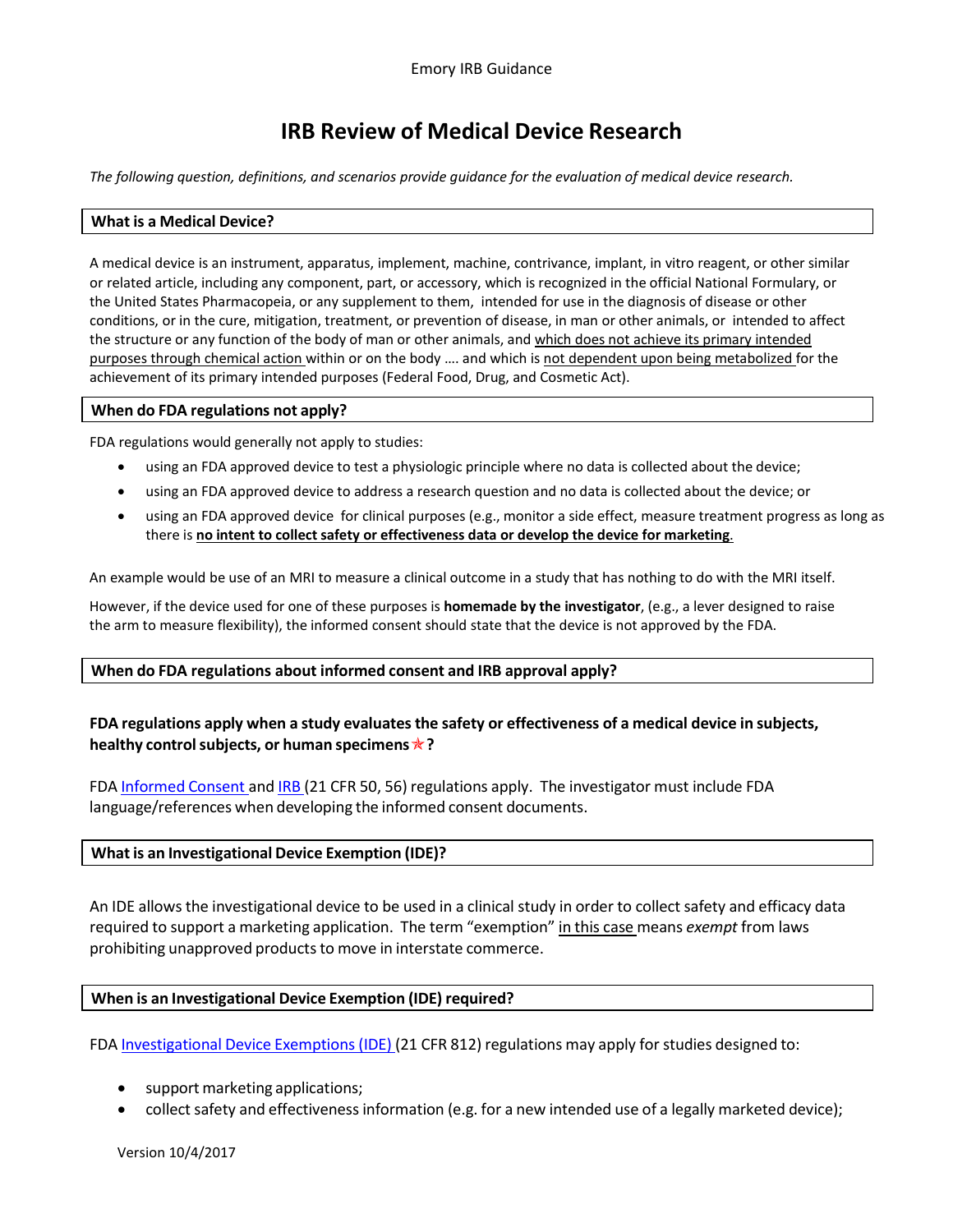and

• Studies of an unapproved device or a new intended use of an approved device, **even if no marketing application is planned**.

**What are the three regulatory categoriesfor device studies described in the IDE regulations (21 CFR 812)?**

Research that involves assessing the safety or effectiveness of a medical device must fit in **ONE** of the following categories:

- 1. Studies **exempt from IDE requirements(see scenario 1 & 3 below);**
- 2. **Significant Risk(SR)** device research with **formal IDE** submission to FDA **(see scenario 2 below);**
- **3. Non-Significant Risk (NSR**) device research which with IRB approval is "**considered**" to have an approved IDE; sometimes referred to as an **Abbreviated IDE (see scenario 3 & 4 below**).

Significant risk device is an investigational device that: (1) isintended as an implant and presents a potential forserious risk to the health, safety, or welfare of a subject; (2) is for use in supporting or sustaining human life and represents a potential for serious risk to the health, safety, or welfare of a subject; (3) is for a use of substantial importance in diagnosing, curing, mitigating, or treating disease or otherwise preventing impairment of human health and presents a potential for serious risk to the health, safety, or welfare of a subject; or (4) otherwise presents a potential for serious risk to a subject. The IRB should evaluate the device as used in the study.



**Figure 1: Diagram of regulatory categories for device studies.**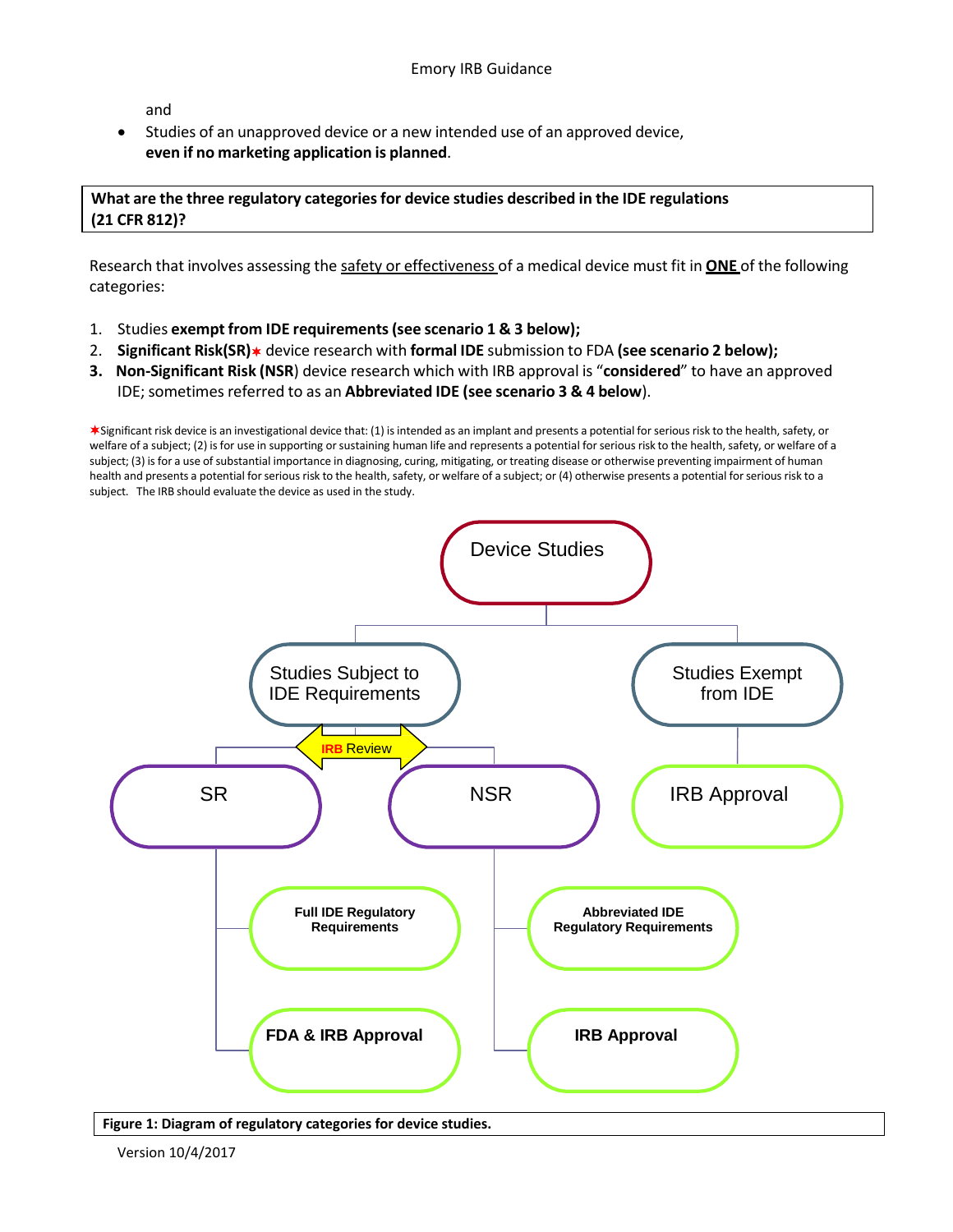### **Who decides whether a device study is SR or NSR?**

Sponsors are responsible for making the initial risk determination and presenting it to the IRB. Unless FDA has already made a risk determination for the study, the IRB must review the sponsor's SR or NSR determination for every investigational medical device study reviewed and modify the determination if the IRB disagrees with the sponsor. **If FDA has already made the SR or NSR determination for the study, the agency's determination isfinal.**

**The following scenariosillustrate category determinations and procedures.**

# **1. In the device section submitted in the IRB application indicatesthe device, as used in this study, is "Exempt" from IDE requirements.**

The PI designates the applicable category for IDE exemption on the IRB application. The IRB considers information provided by the investigator, sponsor, or FDA, which indicates that the device meets one of the exempt categories(21 CFR [812.2\)](http://www.accessdata.fda.gov/scripts/cdrh/cfdocs/cfcfr/CFRSearch.cfm?FR=812.2). The investigator should complete the form entitled ['Investigator](http://www.irb.emory.edu/documents/Investigator-Justification-IDE-Exemption.docx)  [Justification for IDE Exemption'](http://www.irb.emory.edu/documents/Investigator-Justification-IDE-Exemption.docx). If the IRB agrees that the study is exempt from IDE requirements, the IRB does not need to make the SR/NSR determination (see Figure 1) and may proceed to evaluate study based on IRB approval criteria and informed consent regulations. However if unsure, the IRB may request that the PI consult with FDA to verify the study is exempt from IDE requirements.

*NOTE: IDE* exempt studies are still subject to *informed* consent and *IRB* review regulations (21 CFR 50, 56) *therefore informed consent documentsshould still include reference to FDA (e.g., FDA may view portions of* your records). While not subject to routine inspection, IDE exempt trials could still be inspected in response *to a problem or issue with the device.*

The most common IDE exempt studies are those involving a **marketed medical device** in which the device is used or investigated in **accordance with the indicationsin the cleared labeling. For these studiesthe investigatorshould provide, and the IRB should review, label information in order to compare the intended use in the protocol with the approved indications**. Device approval indications may also be found by searching one of the FDA Device Approvals and [Clearances](http://www.fda.gov/MedicalDevices/default.htm) databases.

Other examples of studies exempt from IDE requirements are **consumer preference testing**, testing of a **device modification** or testing of a **combination of two or more devices** in commercial distribution **if** the testing does NOT collect safety or effectiveness data, or put subjects at additional risk.

In addition, diagnostic device studies (e.g., *in vitro* **diagnostic studies**) are exempt from the requirements under certain circumstances. The study is exempt as long as the sponsor complies with the requirements at 21 CFR 809.10(c) for labeling, and if the testing: (i) is noninvasive; (ii) does not require an invasive sampling procedure that presents significant risk; (iii) does not by design or intention introduce energy into a subject; and (iv) is not used as a diagnostic procedure without confirmation of the diagnosis by another, medically established diagnostic product or procedure. [21 CFR 812.2(c)(3)].

# **2. The study is being conducted under a valid FDA approved IDE.**

# **The IRB staff validate the IDE number and no further IDE determination isrequired.**

The PI includes the IDE number in the IRB submission and IRB staff use one of the following to validate the

Version 10/4/2017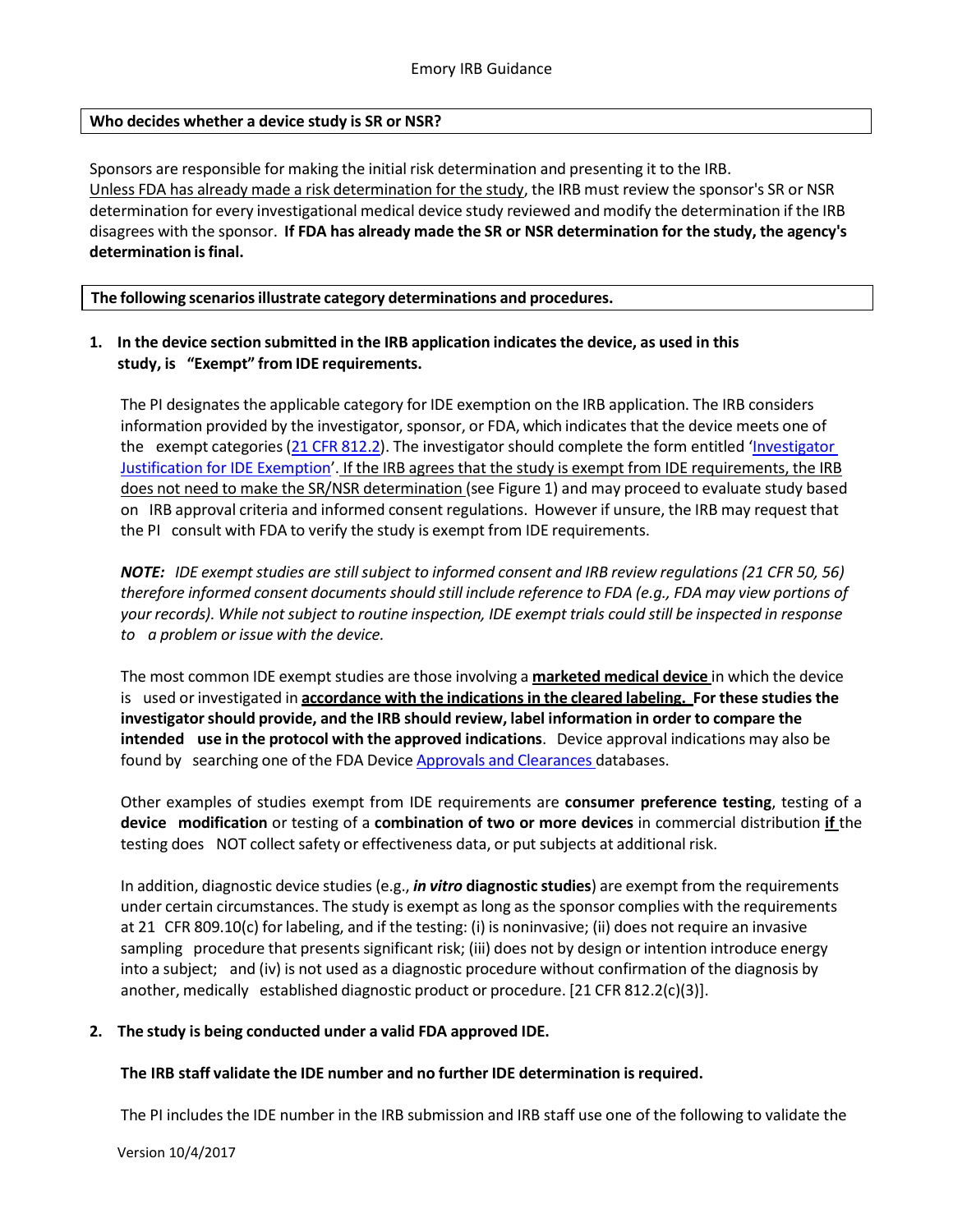IDE number:

- Written communication from the sponsor;
- Written communication from FDA (*required for investigator held IDE;)*
- Sponsor protocol imprinted with IDE #.

# 3. The study is submitted with correspondence from the FDA indicating that the device is NSR or that the **study is exempt from IDE requirements.**

The IRB does not have to make the SR or NSR determination as FDA is considered the final arbitrator.

# 4. The device, as used in study, is NOT exempt and study does NOT have a valid IDE or FDA correspondence **stating device is NSR. THE CONVENED IRB MUST MAKE A SR/NSR DETERMINATION.**

The IRB makes the **SR or NSR determination based on the proposed use of the device in the study.** The SR/NSR determination is made by the full IRB at a **convened** meeting using information such asthe sponsor's risk designation and justification criteria, a description of the device, reports of prior investigations, proposed investigational plan, and subject selection criteria.

- **If the IRB determines the study is NSR**, the IRB may approve the study using the standard approval criteria at 21 CFR [56.111.](http://www.accessdata.fda.gov/scripts/cdrh/cfdocs/cfCFR/CFRSearch.cfm?fr=812.66) The study may begin without submission of an IDE application to FDA. The PI must still follow abbreviated regulatory requirements including labeling, informed consent, monitoring, records, reports, and prohibition on promotion. Progress and final reports are submitted only to the IRB.
- **If the IRB disagrees with the sponsor's NSR assessment and decides the study is SR**, the IRB must tell the clinical investigator, and where appropriate, the sponsor. (21 CFR [812.66\)](http://www.accessdata.fda.gov/scripts/cdrh/cfdocs/cfCFR/CFRSearch.cfm?fr=812.66) **SR device studies must have an IDE application approved by FDA before they may proceed.** The PI follows full regulatory requirements under the purview of both the FDA and the IRB.

*NOTE: The device SR/NSR determination should not be confused with the "minimal risk" determination or "risk-benefit" assessment for the study in general.*

IRB staff document the decision of the IRB (both risk assessment and approval) in meeting minutes and in correspondence sent to the PI.

# **What if the FDA must be consulted when the IRB is unsure whether an IDE is needed?**

The IRB, at its discretion, may contact or require that the PI contact the FDA for a determination. Call 240-276-4040 with general questions about whether a product is subject to IDE regulations. FDA also recommends that the sponsor-investigator contact Center for Devices and Radiological Health (CDRH) if unsure about exemption from IDE requirements. To obtain a written risk determination from FDA submit correspondence labeled "Study Determination" in triplicate to USFDA, CDRH, Document Mail Center – WO66- G609, 10903 new Hampshire Ave., Silver Spring, MD 20993-0002. CDRH Manufacturer's Assistance may be reached at 800-638-2041, 301-796-7100, or industry.devices@fda.hhs.gov.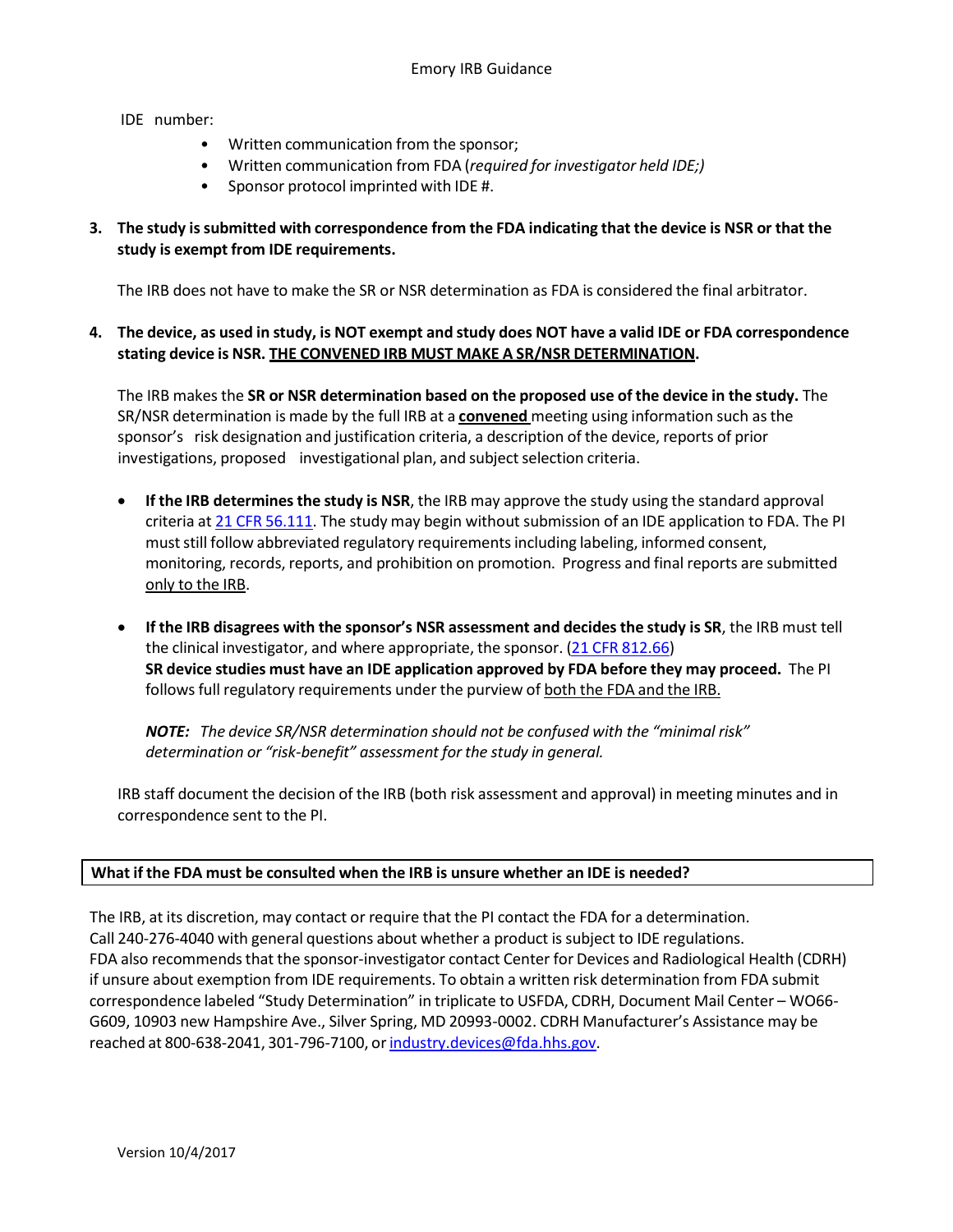# **Does device classification (Class I, II, III) factor into IRB determinations?**

A sponsor's detailed protocol may list a device as Class I, II or III. FDA classifies devices based on the level of control necessary to assure safety and effectiveness of the device for marketing (not research). Controlsrange from general requirements such as labeling, not misbranding, and good manufacturing practices to special controls such as specific instructions for use or post marketing surveillance requirements.

The classification is risk based so is indicative of the type of submission required for FDA to clear a device for marketing. **Class II and ClassIII devicesrequire the type of marketing route that most often involves clinical trials. Therefore these are the types of devicesseen in research for which the IRB isinvolved in the regulatory determinations addressed in the questions above**.

### **Which regulatory device categories may be eligible for Expedited IRB review?**

For a device study to be eligible for Expedited Review under Expedited Category 1, the device must present **no more than minimal risk to the subject, and meet one of the criteria in Category 1b:**

# **Expedited Category 1b**- Research on medical devices for which

- **(i)** an IDE application (21 CFR Part 812) is not required\*; or
- **(ii)** the medical device is cleared/approved for marketing and the medical device is being used in accordance with its cleared/approved labeling\*\*.

\*Example: Study presents documentation from FDA indicating that an IDE application is not required or study *meets all criteria to be IND exempt in vitro diagnostic device21 CFR [812.2\(c\)\(3\).](http://www.accessdata.fda.gov/scripts/cdrh/cfdocs/cfcfr/CFRSearch.cfm) \*\* An approved Device used in research according to its approved labeling is considered Exempt from IDE requirements- 21 CFR [812.2\(c\)\(1](http://www.accessdata.fda.gov/scripts/cdrh/cfdocs/cfcfr/CFRSearch.cfm) or 2). See scenario 4 above.*

Note: Expedited Category 1 should not be used for studies that involve use of a device only, (no testing or data collected on or about the device), as FDA regulations do not apply. Expedited Category 4 may be considered *for studies that use, but not test, a device.*

### **What else must the IRB consider in regards to PI responsibilities?**

**The IRB reviewsthe investigator's plan for management, control, and accountability of the investigational device**. The [Emory Office of Compliance](http://compliance.emory.edu/FDA-regulated-studies/device-studies.html) website provides tools and sample standard operating procedures for device accountability.

### **What if the investigator is also the sponsor of a device study?**

The PI must indicate in the IRB submission that he/she is aware of his/her regulatory [responsibilities](http://www.accessdata.fda.gov/scripts/cdrh/cfdocs/cfcfr/CFRSearch.cfm?CFRPart=812&showFR=1&subpartNode=21%3A8.0.1.1.9.3) in acting as both the investigator and sponsor for an FDA regulated investigation. When the IRB has identified a new study as one having an Emory investigator as S-I, the S-I will be referred to the Office of Compliance for training about specific S-I responsibilities. The S-I will be asked to complete the [Emory S-I IDE Responsibility](http://compliance.emory.edu/documents/S-I_IDE_Responsibilities_Form.doc)  [Form,](http://compliance.emory.edu/documents/S-I_IDE_Responsibilities_Form.doc) which is available on the Office of Compliance website.